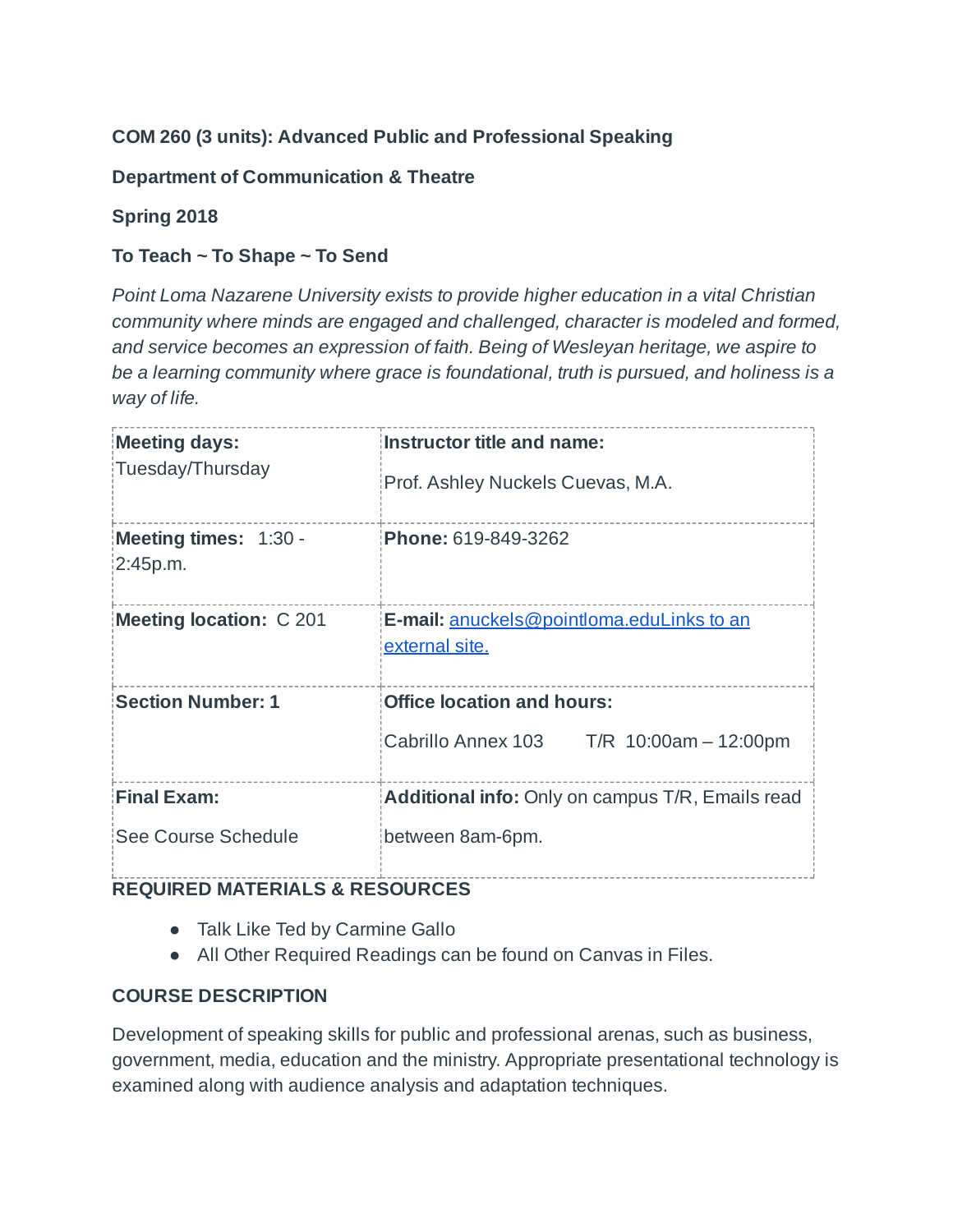#### **COURSE LEARNING OUTCOMES**

- Identify various audience characteristics and adapt the message for the most effective persuasive results.
- Remain calm and composed during confrontational audience engagement while still defending and furthering their intended message.
- Strong grasp of rhetorical and argumentation principles with an understanding of how to utilize them in real world settings.
- Practical experience crafting and delivering messages for the general public surrounding issues of business, public relations, and
- Advanced conflict resolution skills for use both interpersonally and in the professional sphere.

### **COURSE CREDIT HOUR INFORMATION**

In the interest of providing sufficient time to accomplish the stated Course Learning Outcomes, this class meets the PLNU credit hour policy for a 3 Unit class delivered over 16 weeks. Specific details about how the class meets the credit hour requirement can be provided upon request.

#### **COURSE PROCEDURE**

- 1. You are expected to be familiar with all material in Canvas, including this syllabus and class schedule.
- 2. On Lecture Days: Students must arrive on time and prepared to engage. Electronic devices will not be allowed unless permission is given by the instructor..
- 3. Students will actively listen to their classmates during speeches and offer appropriate constructive criticism when asked to do so.

### **ASSESSMENT & GRADING**

#### G**rade Scale (% to Letter):**

93-100 A 73-76 C

- 90-92 A- 70-72 C-
- 87-89 B+ 67-69 D+
- 83-86 B 63-66 D
- 80-82 B- 60-62 D-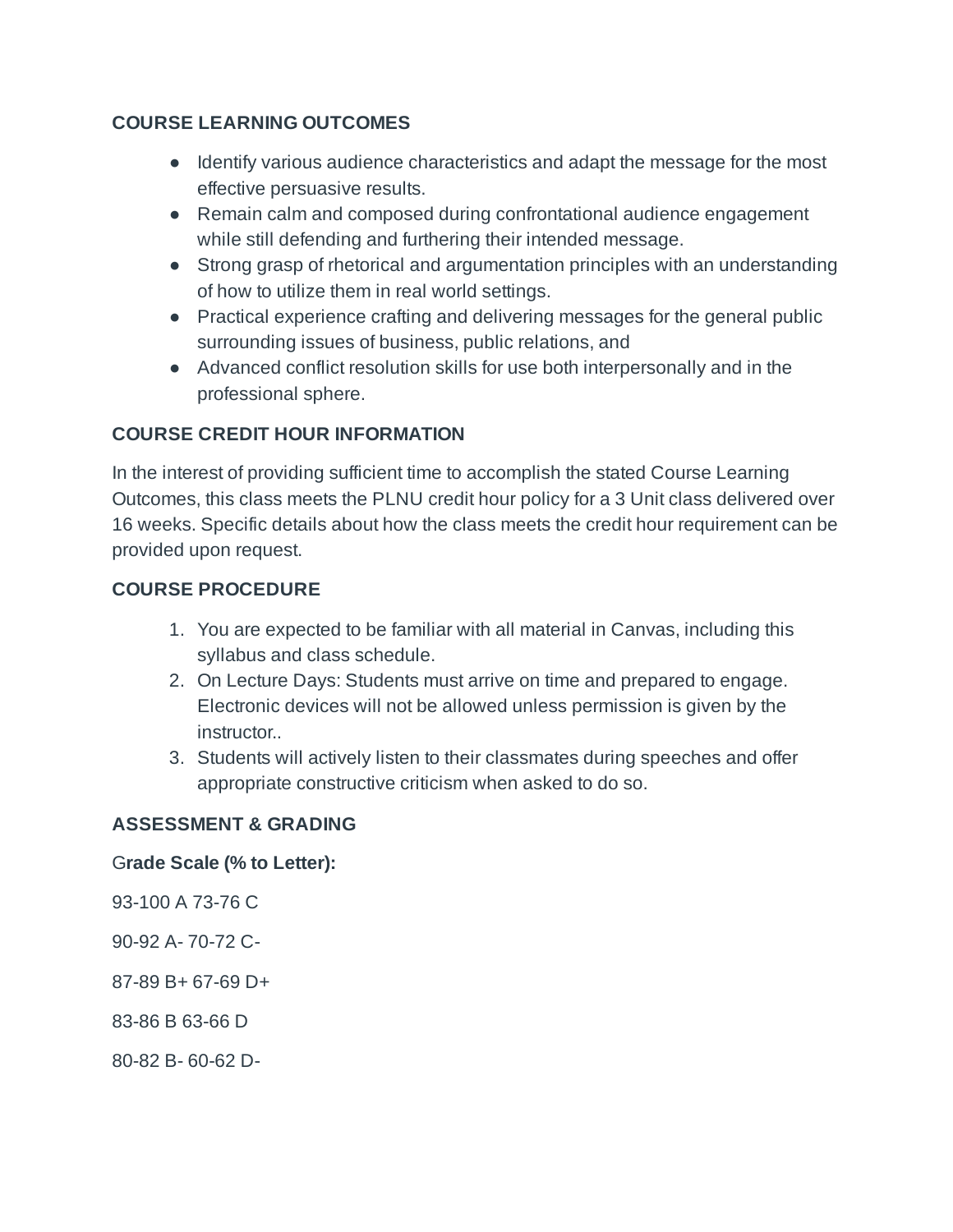#### 77-79 C+ 0-59 F

#### **Course Point Values:**

| <b>Assignment</b>            | <b>Point Value</b> |
|------------------------------|--------------------|
| <b>Chapter Responses 100</b> |                    |
| Conflict Resolution 100      |                    |
| Business Proposal            | 100                |
| Attendance                   | 100                |
| Apologia Project             | 100                |
| Hostile Audience             | 500                |
| <b>Midterm Exam</b>          | 100                |
| <b>Final Exam</b>            | 100                |
| Total                        | 1100               |

### **STUDENT RESPONSIBILITY**

It is the student's responsibility to maintain his/her class schedule. Should the need arise to drop this course (personal emergencies, poor performance, etc.), the student has the responsibility to follow through (provided the drop date meets the stated calendar deadline established by the university), not the instructor. Simply ceasing to attend this course or failing to follow through to arrange for a change of registration (drop/add) may easily result in a grade of F on the official transcript.

#### **INCOMPLETES AND LATE ASSIGNMENTS**

All assignments are to be submitted/turned in by the beginning of the class session when they are due—including assignments posted online.

### **ATTENDANCE AND PARTICIPATION**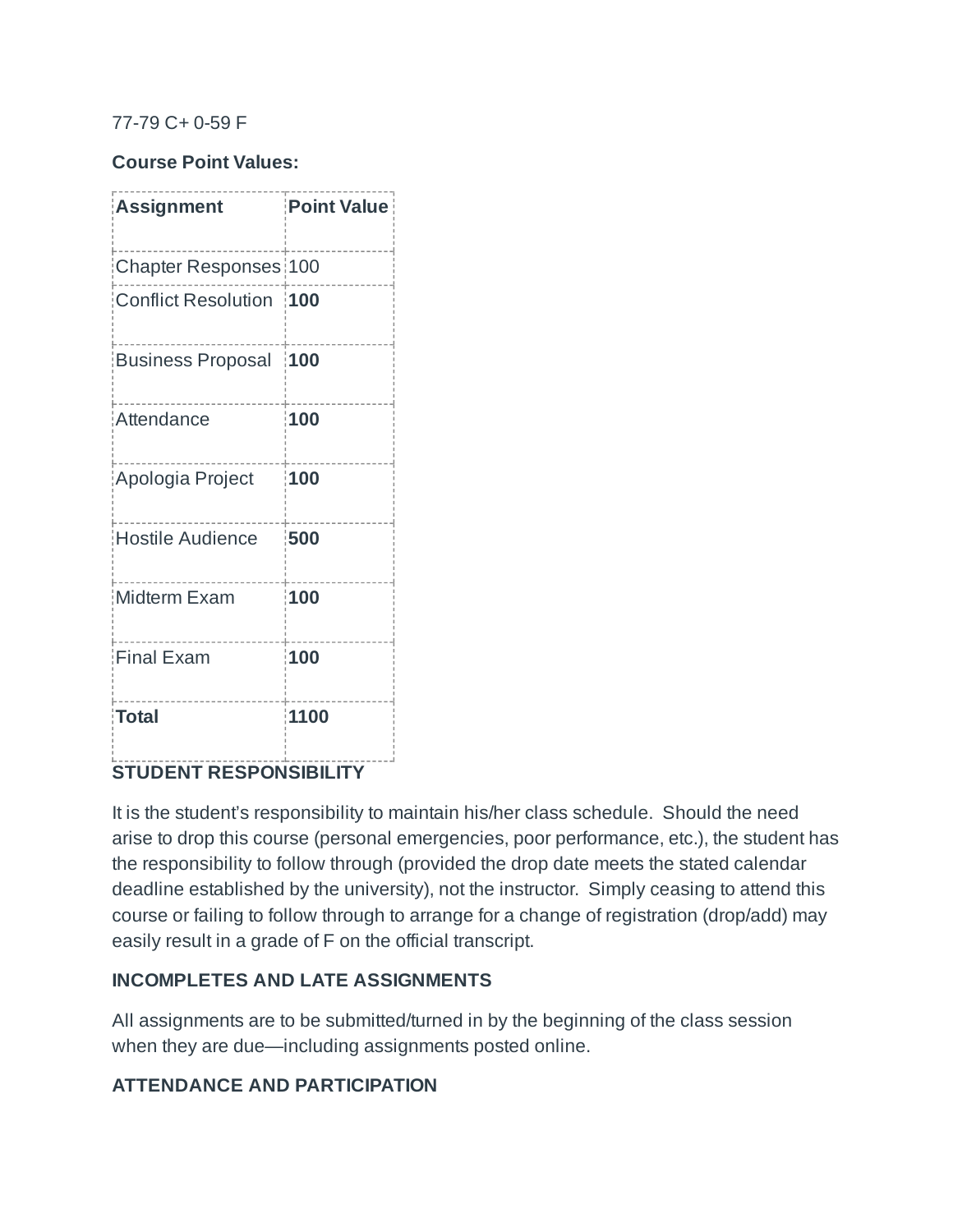Regular and punctual attendance at all classes is considered essential to optimum academic achievement. You are expected to attend each class session. It is recognized that many of you have outside commitments to the university; these are considered excused, but must be cleared with the instructor PRIOR to the absence and written documentation presented, including sports. If you are absent from more than 10 percent of class meetings, I have the option of filing a written report which may result in de-enrollment. If the absences exceed 20 percent, you may be de-enrolled without notice. If the date of de-enrollment is past the last date to withdraw from a class, you will be assigned a grade of W or WF consistent with university policy in the grading section of the catalog. See [Academic Policies](http://www.pointloma.edu/experience/academics/catalogs/undergraduate-catalog/point-loma-education/academic-policies) in the undergrad student catalog.

## **USE OF TECHNOLOGY**

Point Loma Nazarene University encourages the use of technology for learning, communication, and collaboration. However, cell phones must be turned off before class begins. Laptops, tablets and all other electronic devices cannot be used during lecture/discussion without permission by the instructor or authorized by the **[Disability](http://www.pointloma.edu/experience/offices/administrative-offices/academic-advising-office/disability-resource-center)** [Resource](http://www.pointloma.edu/experience/offices/administrative-offices/academic-advising-office/disability-resource-center) Center (DRC). The use of these technology devices during any class period will count in your absence.

## **ACADEMIC HONESTY**

"PLNU exists to provide higher education in a vital Christian community where minds are engaged and challenged, character is modeled and formed…"(PLNU Catalog). As such students should demonstrate academic honesty by doing original work and by giving appropriate credit to the ideas of others. As explained in the university catalog, academic dishonesty is the act of presenting information, ideas, and/or concepts as one's own when in reality they are the results of another person's creativity and effort. Violations of university academic honesty include cheating, plagiarism, falsification, aiding the academic dishonesty of others, or malicious misuse of university resources. A faculty member who believes a situation involving academic dishonesty has been detected may assign a failing grade for a) that particular assignment or examination, and/or b) the course following the procedure in the university catalog. Students may appeal also using the procedure in the university catalog. See [Academic Policies](http://www.pointloma.edu/experience/academics/catalogs/undergraduate-catalog/point-loma-education/academic-policies) for further information.

# **ACADEMIC ACCOMMODATIONS**

While all students are expected to meet the minimum academic standards for completion of this course as established by the instructor, students with disabilities may request academic accommodations. At Point Loma Nazarene University, students must request that academic accommodations by filing documentation with the [Disability Resource](http://www.pointloma.edu/experience/offices/administrative-offices/academic-advising-office/disability-resource-center)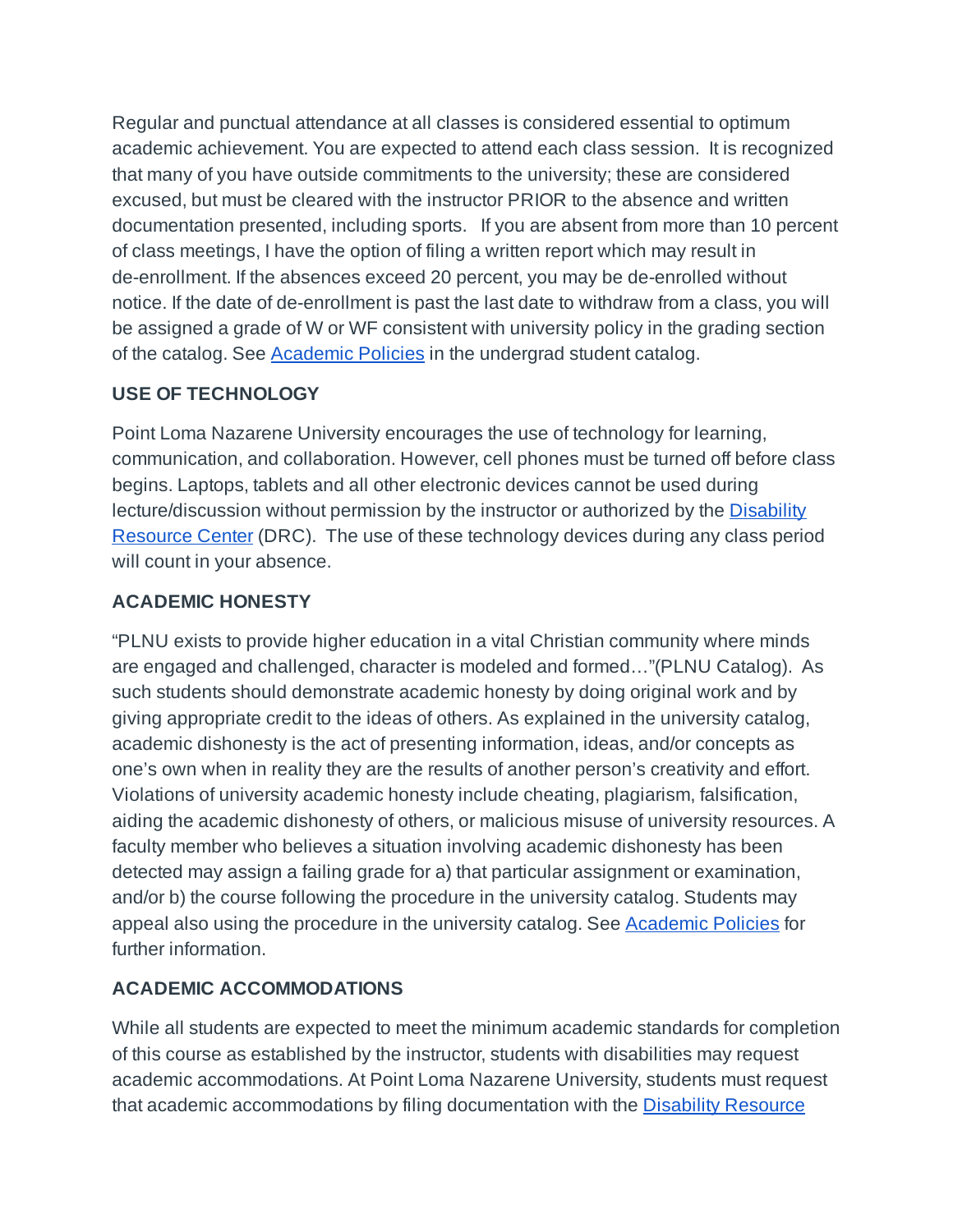[Center](http://www.pointloma.edu/experience/offices/administrative-offices/academic-advising-office/disability-resource-center) (DRC), located in the Bond Academic Center. Once the student files documentation, the Disability Resource Center will contact the student's instructors and provide written recommendations for reasonable and appropriate accommodations to meet the individual needs of the student. See [Academic Policies](http://www.pointloma.edu/experience/academics/catalogs/undergraduate-catalog/point-loma-education/academic-policies) in the (undergrad/graduate as appropriate) academic catalog.

# **FERPA POLICY**

In compliance with federal law, neither PLNU student ID nor social security number should be used in publicly posted grades or returned sets of assignments without student written permission. This class will meet the federal requirements by (Note: each faculty member should choose one strategy to use: distributing all grades and papers individually; requesting and filing written student permission; or assigning each student a unique class ID number not identifiable on the alphabetic roster.). Also in compliance with FERPA, you will be the only person given information about your progress in this class unless you have designated others to receive it in the "Information Release" section of the student portal. See **[Policy Statements](http://www.pointloma.edu/experience/academics/catalogs/undergraduate-catalog/policy-statements)** in the (undergrad/ graduate as appropriate) academic catalog.

## **FINAL EXAMINATION POLICY**

Successful completion of this class requires taking the final examination **on its scheduled day**. The final examination schedule is posted on the **[Class Schedules](http://www.pointloma.edu/experience/academics/class-schedules)** site and on Canvas. No requests for early examinations or alternative days will be approved.

### **COPYRIGHT POLICY**

Point Loma Nazarene University, as a non-profit educational institution, is entitled by law to use materials protected by the US Copyright Act for classroom education. Any use of those materials outside the class may violate the law. To receive credit for the first day of class send me a message in canvas with a picture of a cute animal.

Assignment Descriptions:

1. Attendance- (100pts)- Attendance will be taken daily at the beginning of class utilizing Canvas. The instructor will also be taking notes to track participation points for exercises, activities, class discussions, etc. Please keep in mind that failing to attend class will result in the loss of those points for the day and are not subject to being made up without previous approval by the professor or an excused absence in the form of a doctor's note.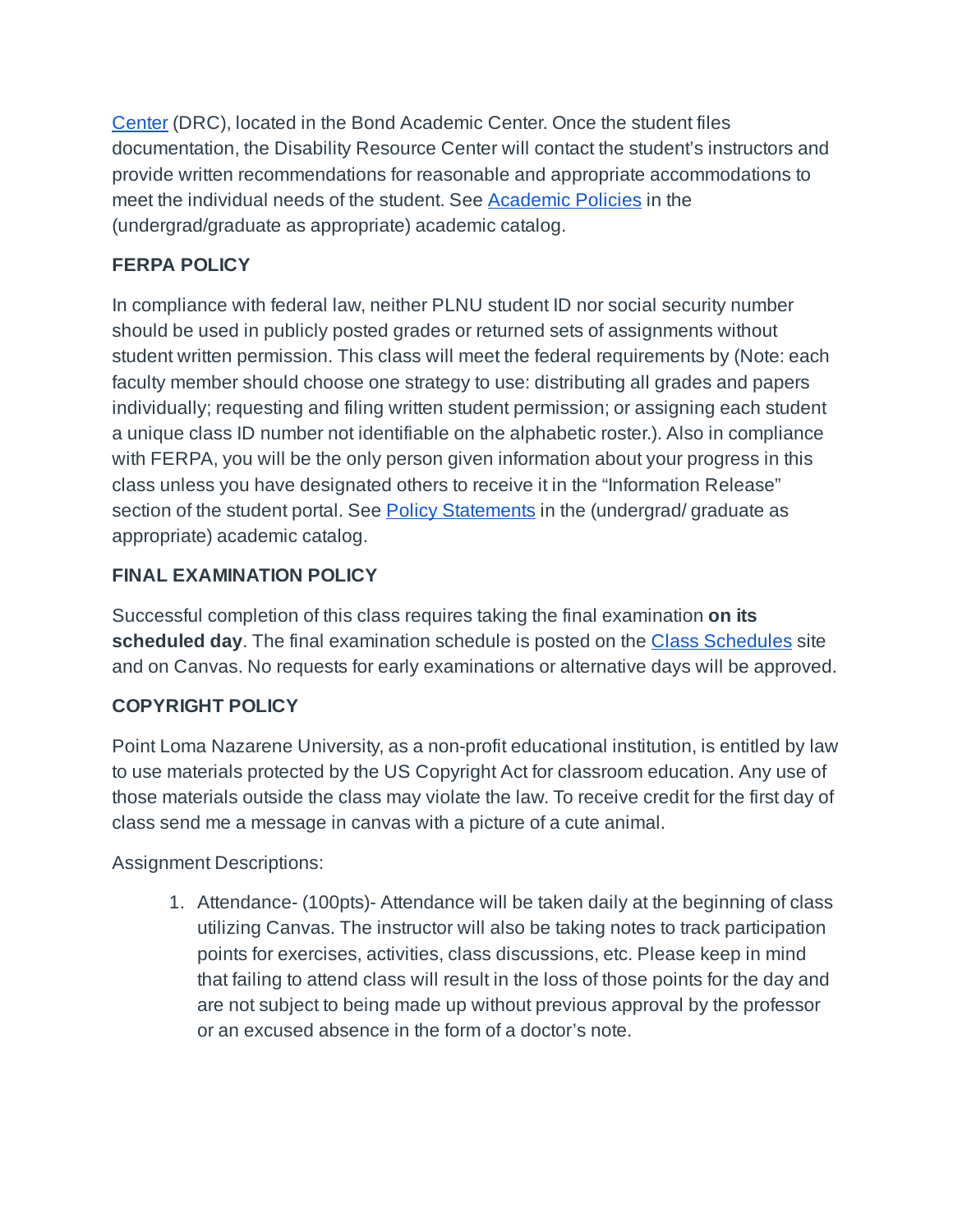- 2. Chapter Responses-(100pts)- For each Class's assigned reading you will complete the CHapter Response Chart which can be found here: [Chapter](https://canvas.pointloma.edu/courses/36577/assignments/260682) [Responses](https://canvas.pointloma.edu/courses/36577/assignments/260682)
- 3. Hostile Audience (500pts)- The best public speakers are able to engage an audience that they fundamentally disagree with in a respectful and compelling manor. You will be assigned a speech topic and a group to present that speech to who is opposed to the idea.
	- 1. Speech (200pts)- You will present your crafted message to the class within 5 minutes. At the conclusion of your speech you will be asked 3 questions; 2 by classmates and 1 by the professor. These will be meant to challenge your knowledge, composure, argumentation, and communication skills. Your speech grade will be 50% presentation and 50% response to the questions.
	- 2. Audience Analysis and Argument- (200pts)- You will be required to write up a report on your audience; their demographics, their ideologies, the primary arguments that they will most likely use against you and how you plan to counter that with specific appeals that were learned in class. This paper will be turned in 1 week before speeches are given so the audience will have time to prepare their questions.
	- 3. Audience Participation-(100pts)- you will be assigned to ask question of multiple classmates which you will construct from their Audience Analysis Papers.
- 4. Apologia Project-(100pts)- You and up to 2 other classmates will be assigned a political/business PR Disaster from the last century. You will be acting as a PR firm crafting a message to save your client which will answer the questions listed below (5 page maximum). Only one person will be giving the 2-3 minute speech and the remaining group mambers will present an abreviated version of your analysis and message the entire presentation will not exceed 5 minutes.
	- 1. The Presenter- should it be the accused/ the ceo/ a representative of the person/group? WHere should the message be delivered? Who will be with them or should they stand a lone? How should the be dressed? WHat kind of language?- THE MS announcement from West Wing
	- 2. The audience- WHo is the audience; are they voters, employees, customers? What is their education level?
	- 3. The goal- What are you offering? What theoretical applications will you be utilizing?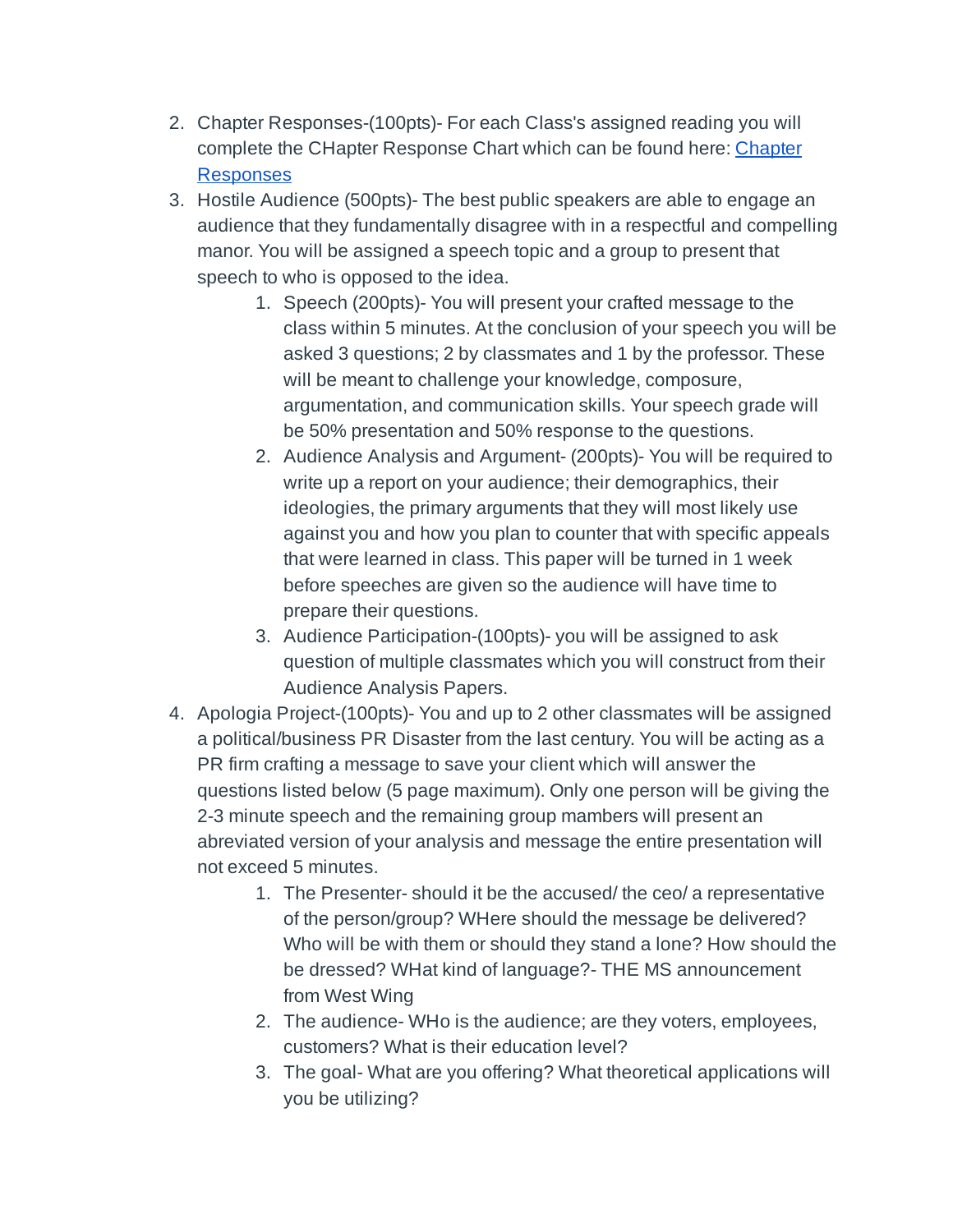- 5. Business Proposal-(100pts)- A 5 minute business proposal/pitch for a new business investment or new protocol. You will present to 7 groups of your classmates meaning you will give your pitch a total of 7 times. In each pod you will give this speech to 2 classmates who will vote giving you a yes or a no. Your goal is to try and get as many yes votes as possible; although this will not determine the entirety of your grade it is 20% because your fellow classmates will be assigned to look for specific traits and attributes.
- 6. Conflict Resolution (At Work)-(100pts)- You will complete Part 3 and 4 of the Communication Workbook PDF out of class. This will count for 50 points. We will then have an in class activity where you will have to participate in some form of conflict resolution as created by the professor. This will count for 50 points. Students who are absent on this day will not be allowed to make up the activity points.
- 7. Midterm-(100pts)- A cumulative T/F, Multiple Choice, and Short Answer exam
- 8. Final-(100pts)-A cumulative T/F, Multiple Choice, and Short Answer exam
- 9. Extra Credit- (50pts)- This will be the only extra credit that I will offer this course. You have the option of reading Chapter 9.1 Text, Email, and Netiquette from *Stand Up*. At the end of the chapter are activities that you can complete and turn in. You must type up and print out the prompts and your answers. The last day that I will accept this will be on the day of the final, by the end of the examination period as indicated by the registrar.

| Date             | Lecture/In Class                                                                                                                 | Assigned Work |
|------------------|----------------------------------------------------------------------------------------------------------------------------------|---------------|
|                  | Jan 11 Syllabus and Discussion                                                                                                   |               |
| <b>Jan</b><br>16 | Stand Up, Speak Out<br>https://open.umn.edu/opentextbook<br>s/BookDetail.aspx?bookId=77<br>2.6 Improving Verbal<br>Communication |               |
|                  | 2.4 Language Can Be A Barrier to<br>Communication                                                                                |               |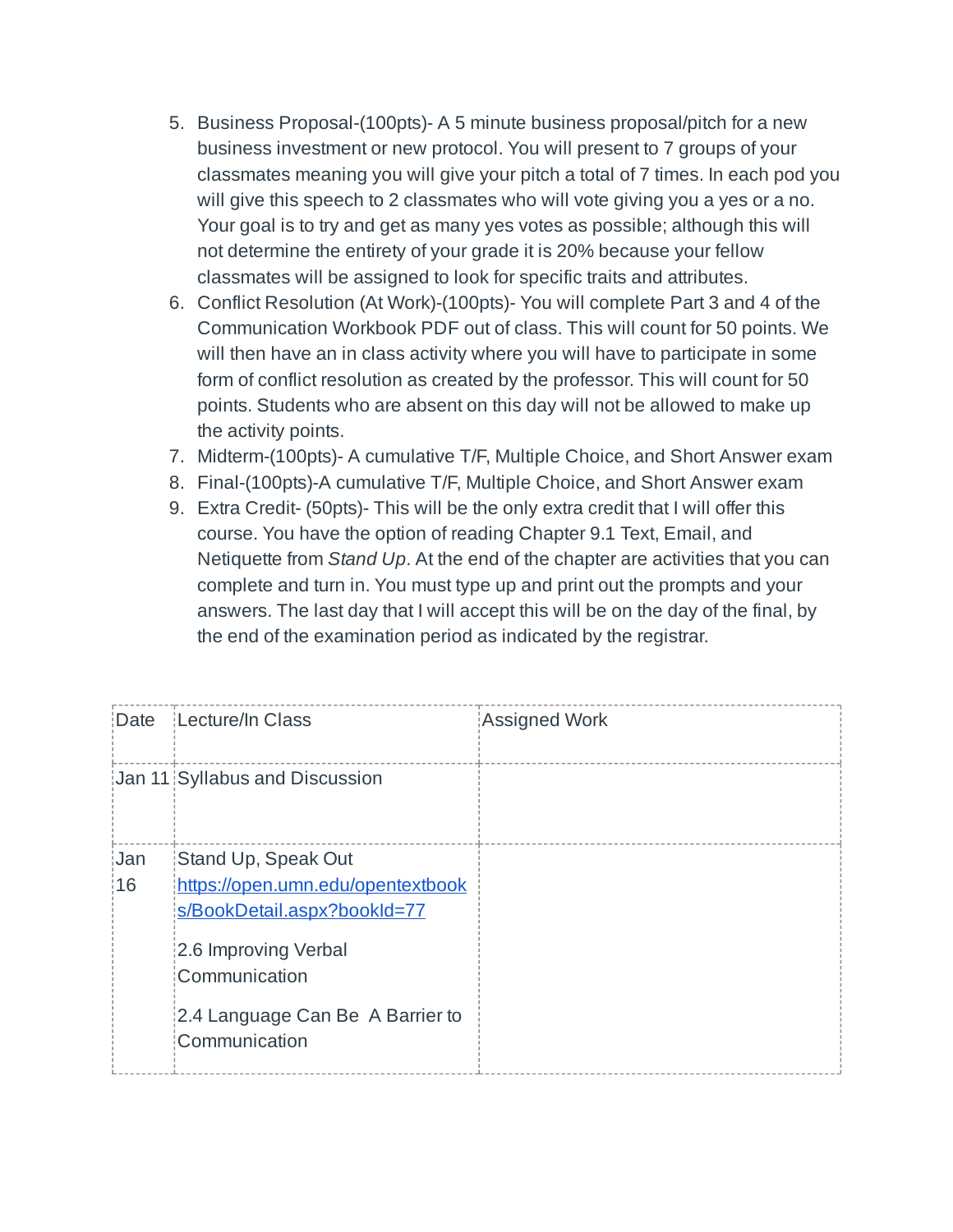| Jan<br>18        | 2.2 Messages                                           |                                          |
|------------------|--------------------------------------------------------|------------------------------------------|
|                  | 2.5 Emphasis Strategies                                |                                          |
| <b>Jan</b><br>23 | 3.4 Getting to Know the Audience                       | Crisis Management By Apology Corpor      |
|                  |                                                        | ate_Response_to_----_ (1_Introduction).p |
|                  |                                                        | df                                       |
|                  |                                                        | The Evolution of Apologia.pdf            |
| Jan<br>25        | Apologia Lecture                                       |                                          |
| <b>Jan</b><br>30 | 6.5 Making an Argument Pt 1                            |                                          |
|                  | Feb 1 6.3 Making an Argument Pt 2                      |                                          |
|                  | Feb 6 11.4 Visual Aids                                 |                                          |
|                  | 11.5 NonVerbal Strategies for                          |                                          |
|                  | <b>Success and Power Poses</b>                         |                                          |
|                  | Feb 8 9.3 Business Proposal                            | <b>Business Proposal</b>                 |
|                  | (Assign Companies/ Organizations)                      |                                          |
| Feb<br>13        | <b>Business Proposal Test Run (Peer</b><br>Evaluation) |                                          |
|                  | <b>Midterm Review</b>                                  |                                          |
| Feb<br>15        | <b>Business Proposal Day One</b>                       |                                          |
| Feb<br>20        | <b>Business Proposal Day Two</b>                       |                                          |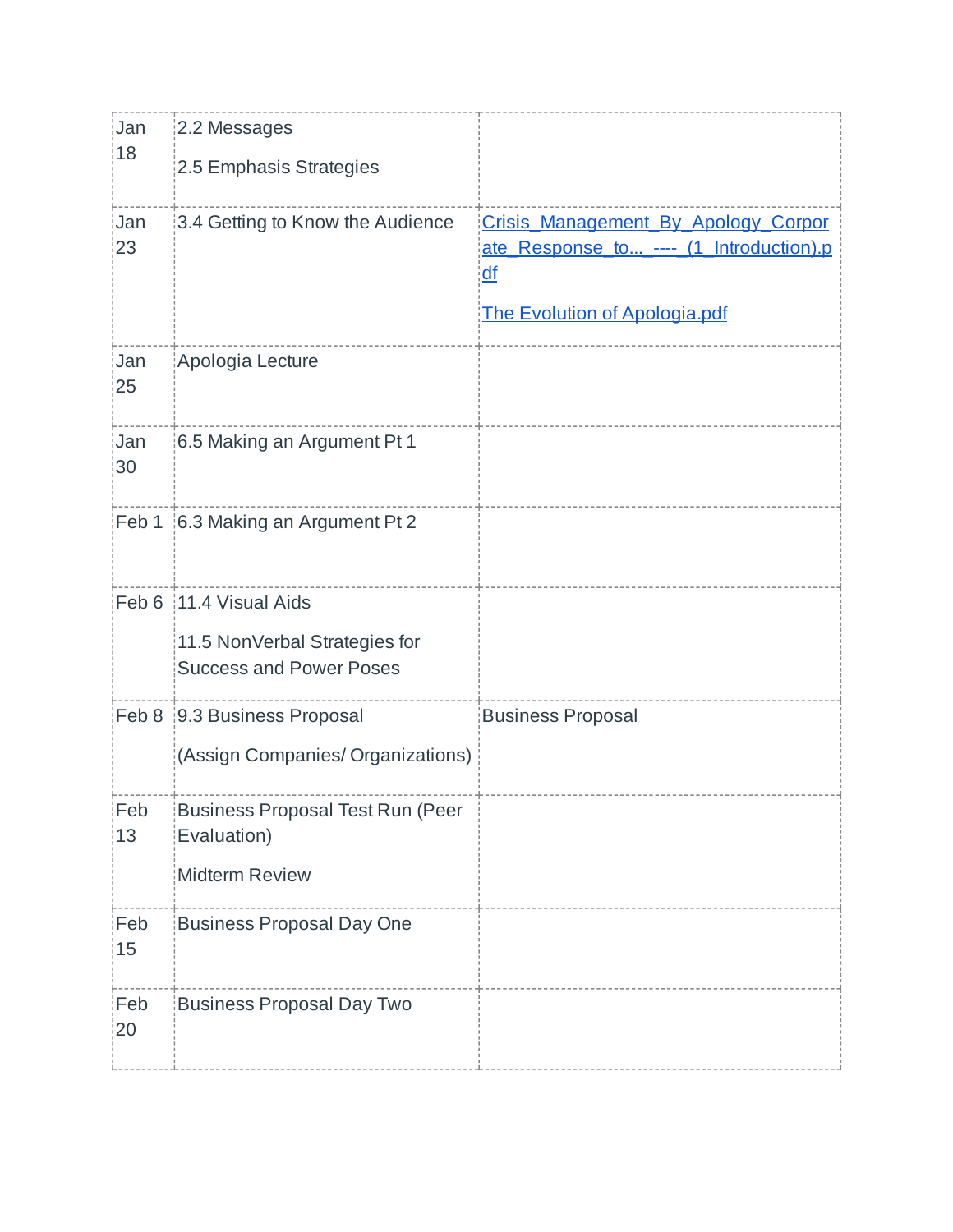| Feb<br>22  | <b>Business Proposal Day Three</b>                                          |                                                                                                                                                                                                                       |
|------------|-----------------------------------------------------------------------------|-----------------------------------------------------------------------------------------------------------------------------------------------------------------------------------------------------------------------|
| Feb<br>27  | <b>Business Proposal Day Four</b>                                           |                                                                                                                                                                                                                       |
| Mar 1      | Midterms                                                                    | <b>Talk Like Ted</b>                                                                                                                                                                                                  |
| Mar<br>6/8 | <b>Spring Break</b>                                                         |                                                                                                                                                                                                                       |
| Mar<br>13  | Talk Like Ted Discussion and Self<br><b>Evaluation of Business Proposal</b> | Seven Challenges Communication Skills<br>Workbook<br><b>Seven Challenges Communication Skills</b><br><b>Workbook Challenge 3.pdf</b><br><b>Seven Challenges Communication Skills</b><br><b>Workbook Chapter 4.pdf</b> |
| Mar<br>15  | Conflict<br>(Form Groups and Assign Issues)                                 | Apologia Project                                                                                                                                                                                                      |
| Mar<br>20  | Apologia Work Day- No Class                                                 |                                                                                                                                                                                                                       |
| Mar<br>22  | Apologia Presentations Day One                                              |                                                                                                                                                                                                                       |
| Mar<br>27  | Apologia Presentations Day Two                                              |                                                                                                                                                                                                                       |
| Mar<br>29  | <b>Easter Recess</b>                                                        |                                                                                                                                                                                                                       |